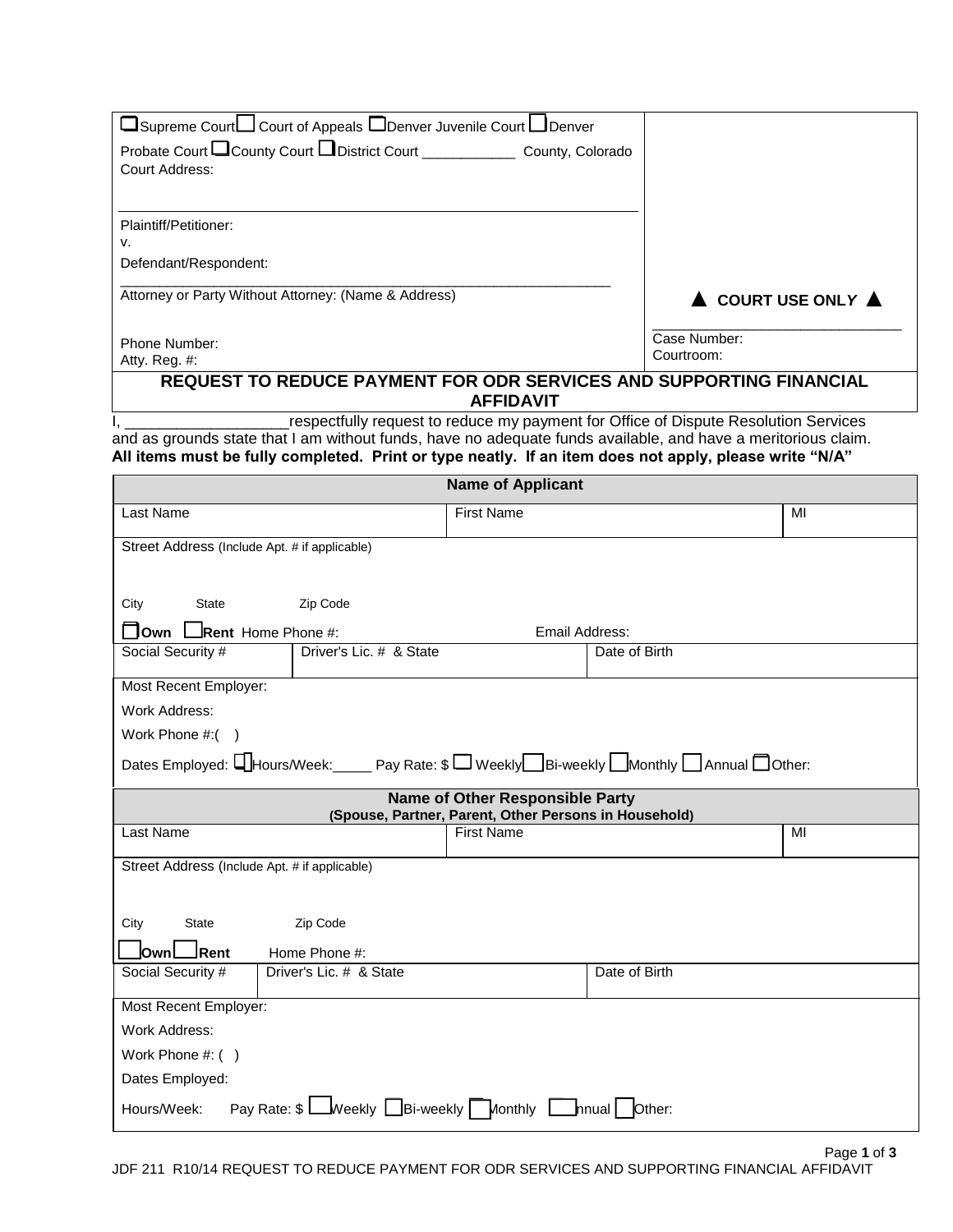| Marital Status□Single□Married□Partner in a Civil Union<br>Number in Household: (including yourself)<br><b>Identify Members:</b> |                                                  | Divorced/Civil Union Dissolved   Separated Widowed                                                              |                                                     |  |  |  |
|---------------------------------------------------------------------------------------------------------------------------------|--------------------------------------------------|-----------------------------------------------------------------------------------------------------------------|-----------------------------------------------------|--|--|--|
| Name<br>Age                                                                                                                     | Relationship                                     |                                                                                                                 |                                                     |  |  |  |
| Name<br>Age                                                                                                                     | Relationship                                     |                                                                                                                 |                                                     |  |  |  |
|                                                                                                                                 | Gross Monthly Income (See Information on page 3) |                                                                                                                 | <b>Monthly Expenses (See Information on Page 3)</b> |  |  |  |
| Self (wages, salary, commission)                                                                                                | \$                                               | Rent or Mortgage                                                                                                | \$                                                  |  |  |  |
| Spouse/Partner/Other Household<br>Members                                                                                       | \$                                               | Groceries                                                                                                       | \$                                                  |  |  |  |
| Parents (if same household)                                                                                                     | \$                                               | <b>Utilities</b><br>$\overline{\mathbf{S}}$                                                                     |                                                     |  |  |  |
| <b>Unemployment Benefits</b>                                                                                                    | \$                                               | Clothing                                                                                                        | \$                                                  |  |  |  |
| Social Security/Retirement Funds                                                                                                | \$                                               | \$<br>Maintenance/Alimony                                                                                       |                                                     |  |  |  |
| Maintenance/Alimony                                                                                                             | \$                                               | <b>Child Support</b><br>$\overline{\mathbf{S}}$                                                                 |                                                     |  |  |  |
| Other Income (identify)                                                                                                         | \$                                               | Medical/Dental                                                                                                  | \$                                                  |  |  |  |
| Other Income (identify)                                                                                                         | \$                                               | \$<br>Other Expenses (identify)                                                                                 |                                                     |  |  |  |
| Other Income (identify)                                                                                                         | \$                                               | Other Expenses (identify)<br>\$                                                                                 |                                                     |  |  |  |
| <b>Total Income</b>                                                                                                             | \$                                               | <b>Total Expenses</b>                                                                                           | \$                                                  |  |  |  |
| Cash on Hand (Cash you are<br>carrying or which is stored at home,<br>$etc.$ )                                                  | \$                                               | Credit Cards: (Show type and balance owed)<br>Balance \$<br>Type:<br>Type:<br>Balance \$<br>Balance \$<br>Type: |                                                     |  |  |  |
| <b>Checking Account Balance</b>                                                                                                 | \$                                               | Name/Address of Bank:                                                                                           |                                                     |  |  |  |
| Savings Account Balance                                                                                                         | \$                                               | Name/Address of Bank:                                                                                           |                                                     |  |  |  |
| Stocks, Bonds, or other<br><b>Investments Held Balance</b>                                                                      | \$                                               | Type of Investment Name/Location of Company/Corporation                                                         |                                                     |  |  |  |
| Vehicles Owned (Autos, boats,                                                                                                   |                                                  | Type of Investment<br>Name/Location of Company/Corporation                                                      |                                                     |  |  |  |
| recreational vehicles, etc.) - Estimate<br>Value                                                                                | \$                                               | Model<br>License Plate<br>Year                                                                                  |                                                     |  |  |  |
| <b>House(s) or other Property</b><br><b>Estimate Value</b>                                                                      | \$                                               | Year<br>Model<br>License Plate<br>Amount owed, Year Purchased                                                   |                                                     |  |  |  |
| IF ADDITIONAL SPACE IS NEEDED TO PROVIDE COMPLETE INFORMATION, ATTACH A SEPARATE PAGE.                                          |                                                  |                                                                                                                 |                                                     |  |  |  |

**I swear under penalty of perjury that all information provided is true and complete. In addition, if requested I will provide three (3) months of bank statements and pay stubs or other comparable proof of income status. I authorize the Court or ODR to make any necessary contacts to verify the information that I provide.**